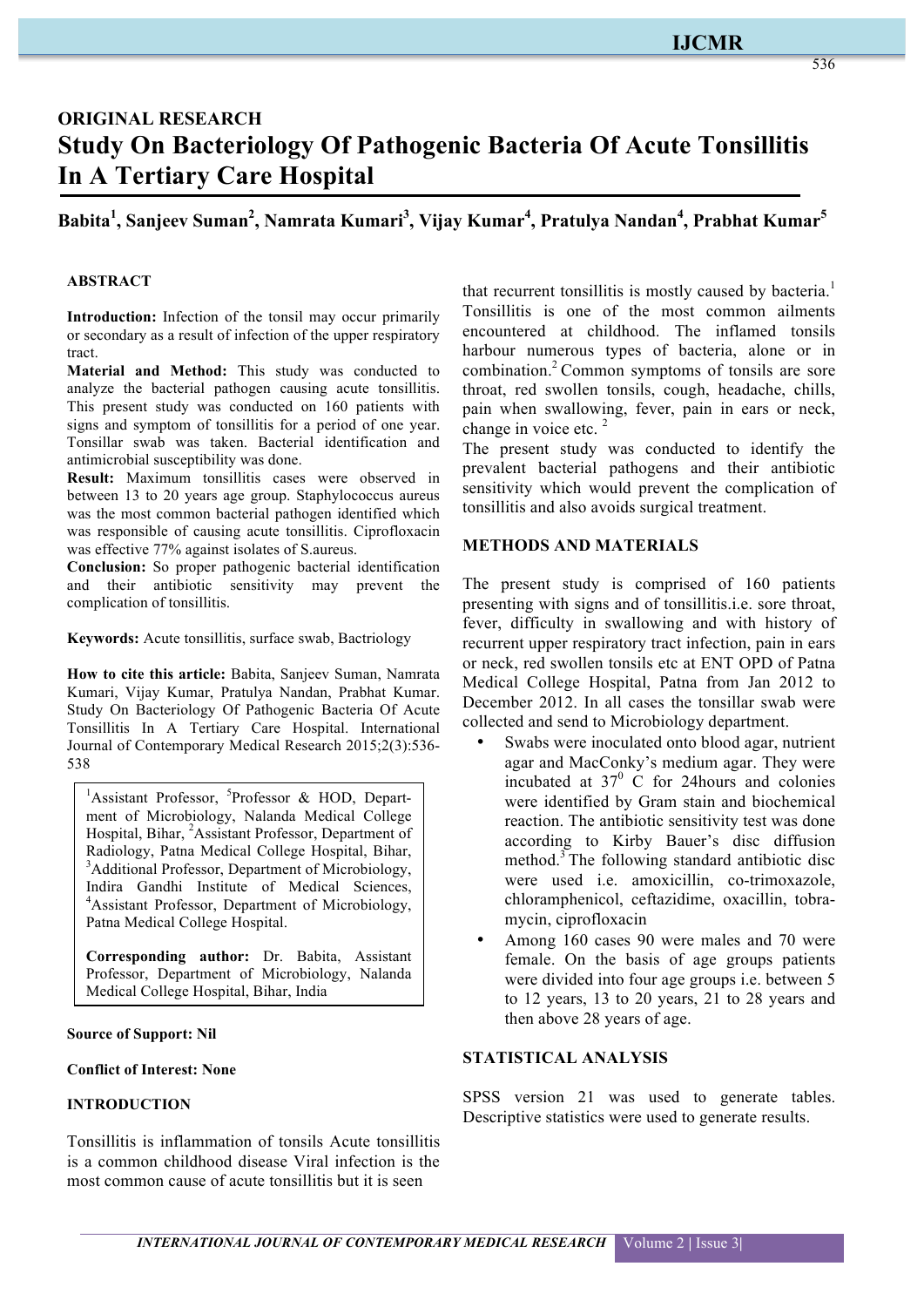### **RESULTS**

Total of 160 patients swab were processed in Microbiology department for isolation of common pathogen and its sensitivity. Greater numbers of cases were seen among males (56.2%) with male female ratio 1.2. Among 160 throat swabs 150 cultures (93.7%) showed growth, 6 swabs (3.7%) showed no growth and 4 swabs (2.6%) showed contamination. Increased number of cases 60 (37.6%) were seen among patients between 13 to 20 years of age.  $54$   $(33.7%)$  were registered between 5 to 12 years of age, 30 (18.3%) were registered between 21 to 28 years of age and 16 (10%) were above 28 years (table-1). S.aureus was the most common isolate 26.6% (40). Along with it in decreasing order of frequency Streptococcus viridans, Moraxella catarrhalis 23.4% followed by Streptococcus pneumoniae 16.6%, E.coli 13.4%, Klebsiella species 13.4% and Pseudomonas species 6.0% (table-2). Streptococcus viridians and Moraxella catarrhalis are the normal bacterial flora of throat. Analysing sensitivity pattern in 40 isolates of S.aureus, it was observed that ciprofloxacin was effective in 31 isolates (77.5%) followed by oxacillin 20 isolates (50%). Streptococcus viridians and Moraxella catarrhalis isolated form 35 (23.4%) swabs are the normal bacterial flora. 18 (72%) isolates of Streptococcus pneumoniae were sensitive to ciprofloxacin but, only 10 (40%) sere sensitive to oxacillin. 15(15%) isolates of E. coli were sensitive to ciprofloxacin and 14(70%) isolates were sensitive to oxacillin. 14(70%) isolates of Klebsiella were sensitive to ciprofloxacin and 13(65%) isolates were sensitive to oxacillin. 6 (60%) isolates of Pseudom- onas species were sensitive of ciprofloxacin and 5(10%) were sensitive to oxacllin all isolates were resistant to amoxicillin.

| <b>Age Group (Years)</b> | <b>Number of cases</b> | Percentage |  |
|--------------------------|------------------------|------------|--|
| $5-12$                   | 54                     | 33.7       |  |
| $13 - 20$                | 60                     | 37.6       |  |
| 21-28                    | 30                     | 18.3       |  |
| Above 28                 | 16                     |            |  |
| Total                    | 160                    |            |  |

**Table-1:** Tonsillitis – Age of Occurrence

### **DISCUSSION**

The present study included that the distribution of tonsillitis was more in males 56.2% as compared to female patients with male female ratio  $1.2<sup>4</sup>$  Increased number of cases were seen in patients between 13 to 20 years of age (37.6%) and children between 5 to 12 years of age (33.7%). Similar observations were reported by others for the age group  $6-12$  years.<sup>4,5</sup>

| Sr.<br>N <sub>0</sub> | <b>Bacterial Isolates</b>                           | <b>Number</b><br>of isolates | Percentage |
|-----------------------|-----------------------------------------------------|------------------------------|------------|
| $\mathbf{1}$          | Staphylococcus<br>aureus                            | 40                           | 26.6       |
| $\mathbf{2}$          | Streptococcus<br>viridans, Moraxella<br>catarrhalis | 35                           | 23.4       |
| 3                     | Streptococcus<br>pneumoniae                         | 25                           | 16.6       |
| 4                     | Escherichia coli                                    | 20                           | 13.4       |
| 5                     | Klebsiella species                                  | 20                           | 13.4       |
| 6                     | Pseudomonas species                                 | 10                           | 6.0        |
|                       |                                                     | 150                          |            |

| Table-2: Bacterial isolates from throat swabs |  |  |  |  |
|-----------------------------------------------|--|--|--|--|
|-----------------------------------------------|--|--|--|--|

The bacteriological study of the throat revelled that 93.7% showed growth, 3.7% showed no growth and 2.6% showed contamination. The reason for no growth may be due to administration of antibiotics or tonsillitis of other etiology.

The most commonly isolated organism was Staphylococcus aureus  $6-8$  followed by Streptococcus pneumoniae 16.6%, E.coli 13.4%, Klebsiella species 13.4% and Pseudomonas species 6.6%. Sensitivity of the isolates indicated that majority of the isolates were sensitive to ciprofloxacin.

### **CONCLUSION**

The present study included that S. aureus is the main pathogen responsible for acute tonsillitis and most prevalent age group was between 13-20 years of age. Ciprofloxacin was most effective drug. Proper line of treatment may prevent the complications of acute tonsillitis and also avoids surgical treatment.

## **REFERENCE**

- 1. Timon CI, McAllister VA, Walsh M, Cafferkey MT: Changes in tonsillar bacteriology of recurrent acute tonsillitis: 1980 vs.1989. Resp Med 1990; 84:395-400.
- 2. Brook I, Gober E.A. Increased recovery of Moraxella catarrhalis and Haemophilus influenzae in association with group β-haemolytic streptococci in healthy children and those with pharyngo tonsillitis. Journal of Medical Microbiology 2006; 55:989-992.
- 3. Bauer AW, Kirby WM, Sherris JC, Turch M. Antibiotic susceptibility testing by a standardized single disc method. Am J Clin Pathol 1966;45: 493-6
- 4. Vijayashree M.S., Viswanatha B, Sambamurthy B. N. Clinical and Bacteriological study of Acute